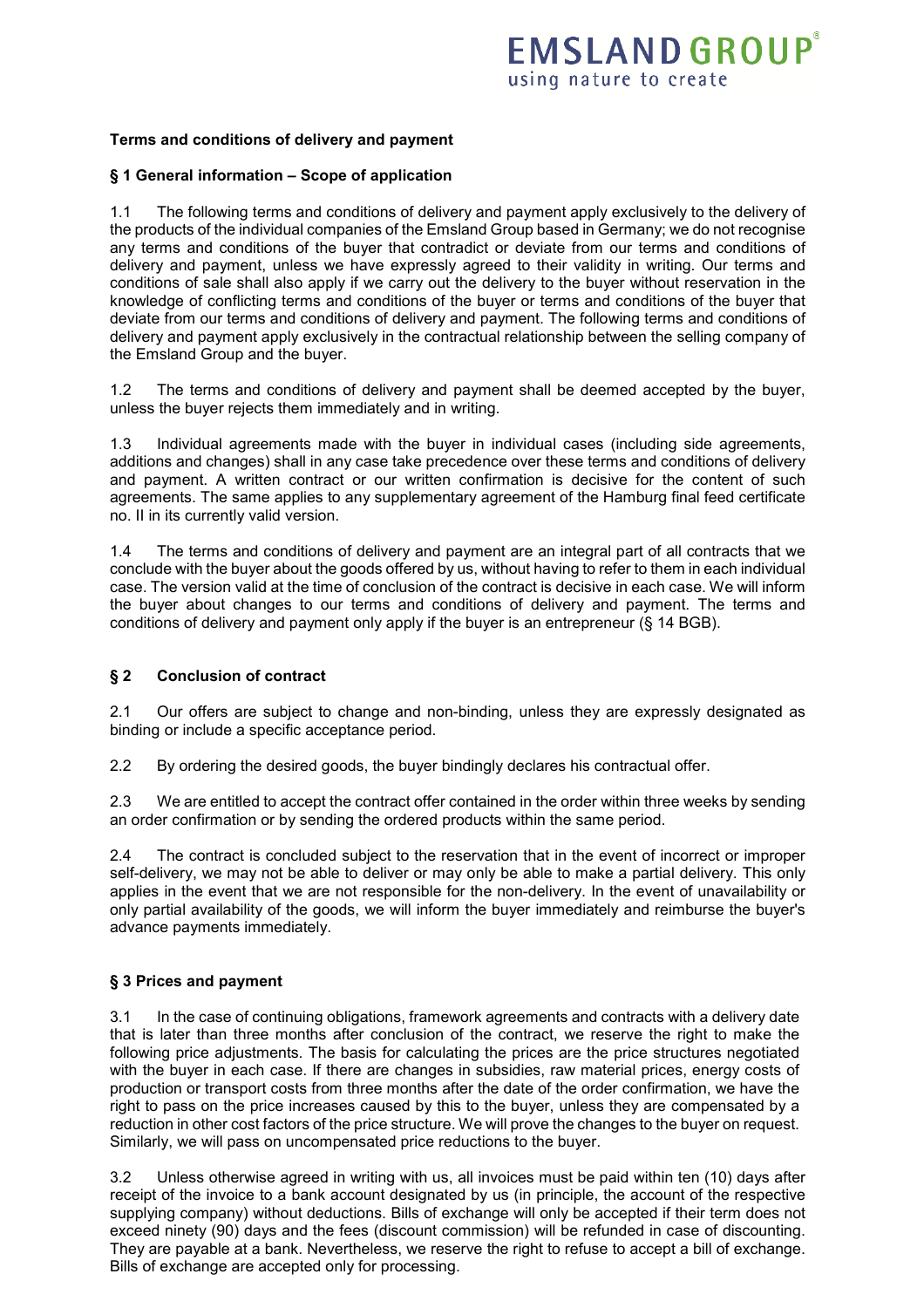3.3 After expiry of the payment period, the buyer is in default of payment. The statutory rules regarding the consequences of late payment, in particular the default interest, apply. We reserve the right to prove and assert a higher damage caused by delay.

3.4 We are entitled to execute or render outstanding deliveries or services only against advance payment or security if we become aware of circumstances after conclusion of the contract that are likely to significantly reduce the creditworthiness of the buyer and which jeopardise the payment of our outstanding claims by the buyer from the respective contractual relationship (including from other individual orders for which the same framework contract applies).

## **§ 4 Delivery**

The delivery takes place from the factory or from the warehouse. If, in exceptional cases, delivery carriage paid at the German railway station or shipping port (Incoterms 2020) has been agreed in writing, the recipient will be charged additional freight costs for urgent deliveries and express deliveries.

4.2 All events of force majeure or other events that are unforeseeable and unavoidable at the time of conclusion of the contract (e.g. unforeseeable and unavoidable operational disruptions, difficulties in the procurement of materials and energy, transport delays, strikes, lawful lockouts, lack of manpower, energy or raw materials, difficulties in obtaining necessary official permits, official measures or the omitted, incorrect or untimely delivery by suppliers) release us from the performance of the contractual obligations assumed as long as these events continue. We are obliged to inform the buyer immediately if such an event occurs; at the same time, we are obliged to inform the buyer of how long such an event is expected to last. If such an event lasts longer than three months, we can withdraw from the contract. The consideration will be refunded immediately.

4.3 Our statutory rights of withdrawal and termination as well as the statutory provisions on the execution of the contract in the event of exclusion of the obligation to perform (e.g. impossibility or unreasonableness of performance and / or subsequent performance) remain unaffected.

4.4 If we are in default with a delivery or service or if a delivery becomes impossible for us, for whatever reason, our liability is limited to damages in accordance with § 9 of these Terms and Conditions of Delivery and Payment.

#### **§ 5 Delivery date and partial deliveries**

5.1 Deadlines and dates for deliveries and services promised by us are always only approximate, unless a fixed deadline or a fixed date has been expressly promised or agreed.

5.2 If the buyer is in default of acceptance, we are entitled to demand compensation for the resulting damage and any additional expenses. The same applies if the buyer culpably violates cooperation obligations. With the occurrence of the default of acceptance or delay on the part of the debtor, the risk of accidental deterioration and accidental destruction passes to the buyer

5.3 Partial deliveries are permitted, provided that they can be used by the buyer within the scope of the agreed intended purpose.

#### **§ 6 Withdrawal**

We reserve the right to withdraw from the contract or to terminate continuing obligations if there is an objectively justified reason that was not already recognisable at the time of conclusion of the contract. An objectively justified reason may in particular be the buyer's conduct in violation of the contract, incorrect information about the buyer's creditworthiness, the change of ownership in the person of the buyer, which significantly affects our interests, or the application for the opening of the buyer's insolvency proceedings or the occurrence of other facts that endanger our claim to the purchase price due to the buyer's lack of performance. The right of withdrawal in § 4 of these Terms and Conditions of Delivery and Payment as well as the statutory right of withdrawal remain unaffected.

#### **§ 7 Place of performance and transfer of risk**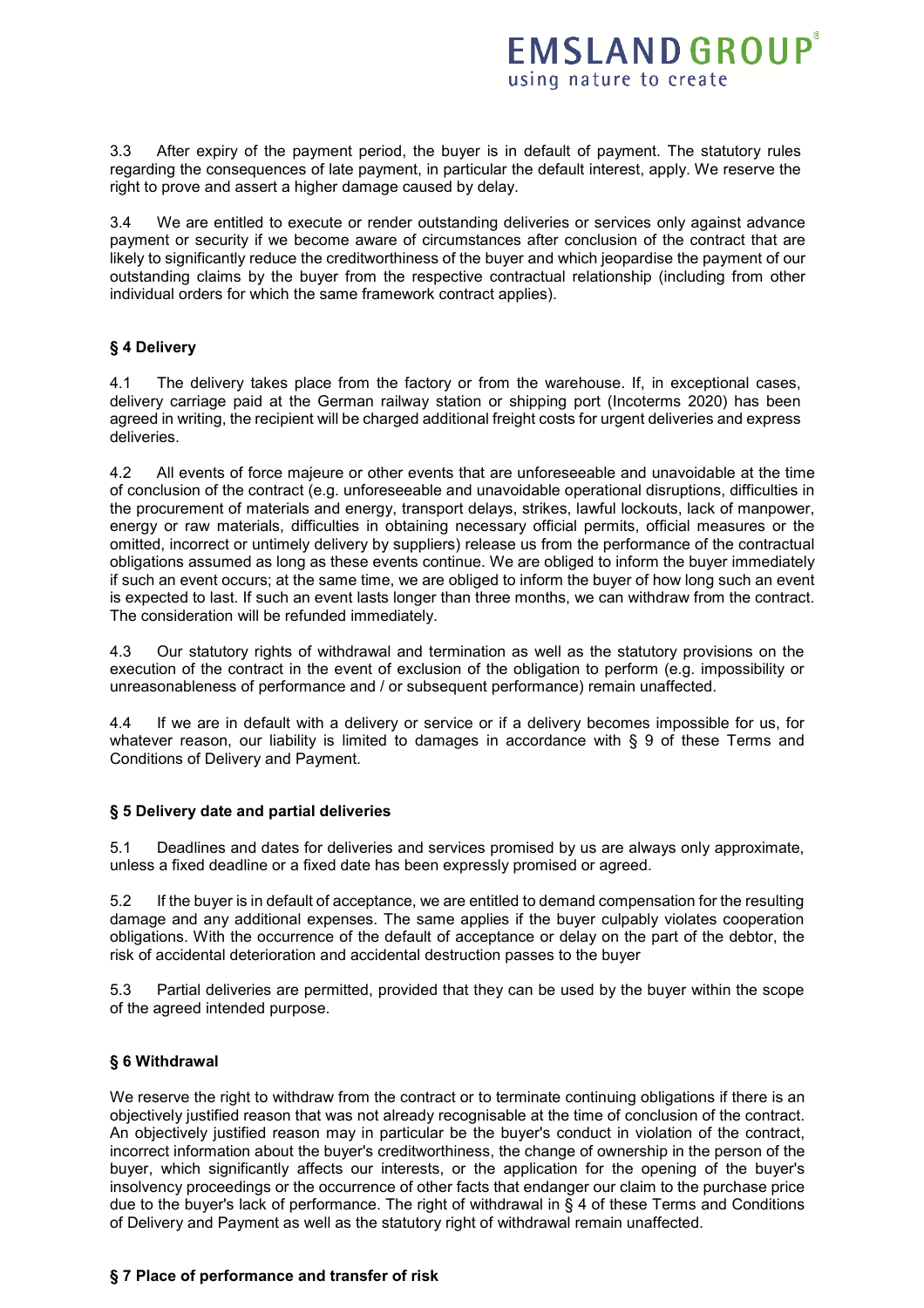The place of performance for all obligations arising from the contractual relationship is our place of business or our warehouse, unless otherwise specified. All deliveries are made at the risk of the buyer ex works (Incoterms 2020), unless otherwise specified. The buyer also bears the transport risk for all goods sent to us by return.

# **§ 8 Warranty**

8.1 Warranty claims expire one (1) year from the transfer of risk. However, our legal liability according to § 9 of these Terms and Conditions of Payment and Delivery remains unaffected by this.

8.2 The basis of our liability for defects is solely the agreement made on the quality of the goods. All specifications, including the shelf life of the goods, which are the subject of the individual contract, are deemed to be an agreement on the quality. Only if and insofar as no specification has been agreed is it to be assessed according to the legal regulation whether a defect exists or not (§ 434 Para. 1 BGB). Claims for defects do not exist in the case of only insignificant deviation from the agreed quality if such has been agreed in writing, or in the case of only insignificant impairment of usability.

8.3 The buyer's claims for defects presuppose that he has fulfilled his statutory inspection and notification obligations (§ 377 HGB). Notices of defects must be made in writing. The buyer bears the full burden of proof for all claim requirements, in particular for the defect itself, for the time of the defect and for the timeliness of the notification of defects. If the buyer fails to carry out a proper inspection and / or report a defect, our warranty for the defect that has not been reported is excluded.

8.4 If the delivered item is defective, the buyer can first demand the removal of the defect (repair) or delivery of a defect-free item (replacement delivery) as subsequent performance at his discretion. If the buyer does not declare which of the two rights he chooses, we can set him a reasonable deadline for this. If the buyer does not make the choice within the deadline, the right to choose shall pass to us at the end of the deadline.

8.5 We are entitled to make the owed subsequent performance dependent on the buyer paying the due purchase price. However, the buyer is entitled to withhold a reasonable part of the purchase price in relation to the defect.

8.6 The buyer has to give us the time and opportunity necessary for the owed subsequent performance, in particular to hand over the rejected goods at our request for inspection purposes. In the case of replacement delivery, the buyer must return the defective item to us at our request and at our expense, otherwise destroy it at our expense if we have agreed to this in advance.

8.7 We shall bear the expenses necessary for the purpose of inspection and subsequent performance, in particular transport, travel, labor and material costs, if there is actually a defect. However, if a request by the buyer to remedy a defect turns out to be unjustified, we can demand reimbursement of the costs incurred by the buyer.

8.8 In urgent cases, e.g. if operational safety is endangered or to prevent disproportionate damage, the buyer has the right to remedy the defect himself and to demand compensation from us for the objectively necessary expenses. We are to be notified immediately, if possible in advance, of such a self-performance. The right to self-performance does not exist if we would be entitled to refuse a corresponding subsequent performance in accordance with the statutory provisions.

8.9 If the subsequent performance has failed twice or a reasonable period to be set by the buyer for the subsequent performance has expired unsuccessfully or is dispensable according to the statutory provisions, the buyer may withdraw from the purchase contract or reduce the purchase price. In the case of an insignificant defect, however, there is no right of withdrawal.

8.10 Claims of the buyer for damages or reimbursement of futile expenses exist only in accordance with § 9 and are otherwise excluded.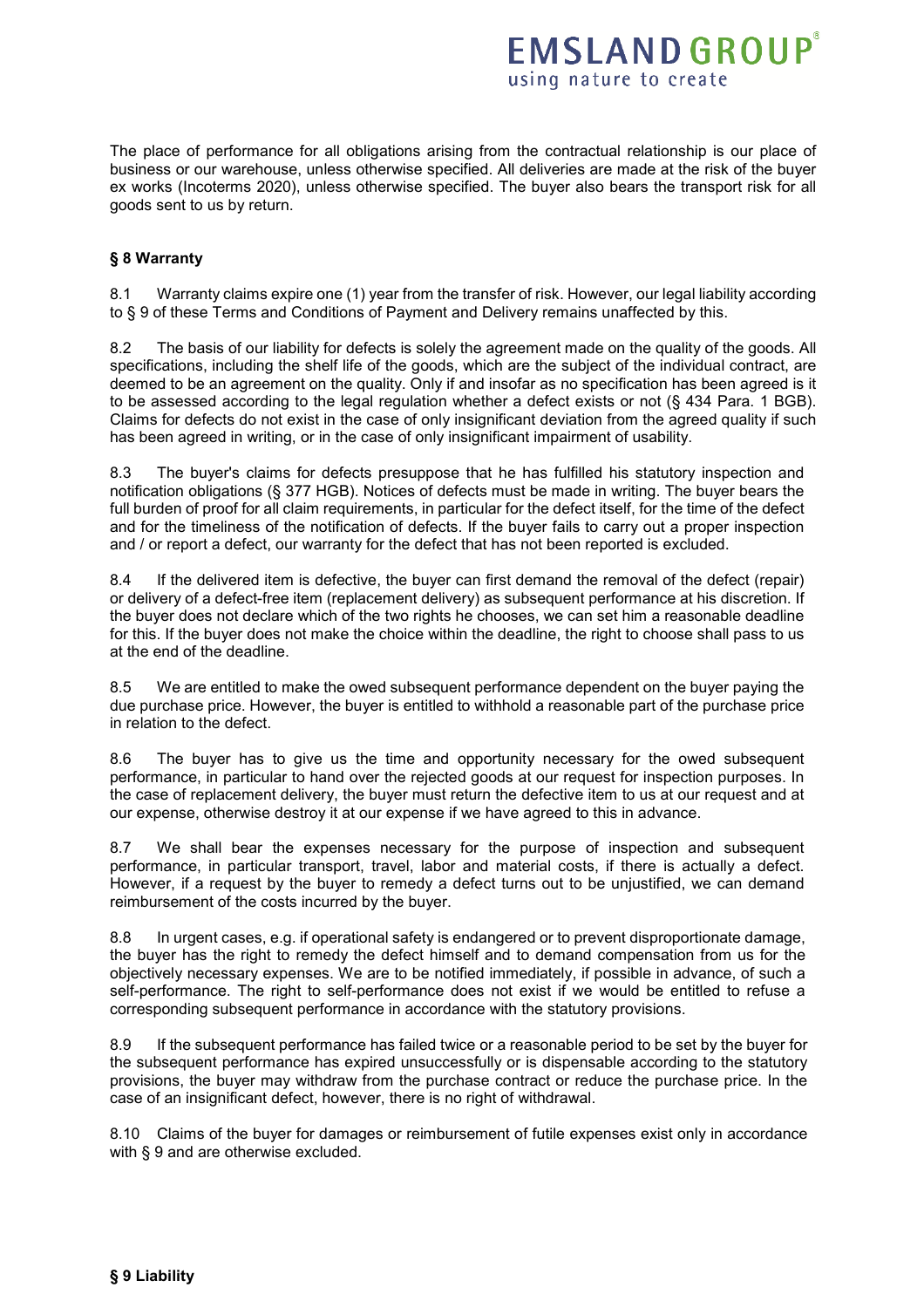9.1 We are liable in accordance with the statutory provisions if the buyer asserts claims for damages based on intent or gross negligence, including intent or gross negligence of our representatives or vicarious agents.

9.2 Insofar as we are not accused of an intentional breach of contract, the liability for damages is limited to the foreseeable, typically occurring damage.

9.3 We are liable in accordance with the statutory provisions if we culpably violate an essential contractual obligation, the violation of which endangers the purpose of the contract (cardinal obligation); in this case, however, the liability for damages is limited to the foreseeable, typically occurring damage.

9.4 Statutory liability for culpable injury to life, limb or health remains unaffected and unrestricted; this also applies to mandatory liability under the applicable Product Liability Act.

9.5 Unless otherwise provided above, any further liability for damages than that provided for in § 9 is excluded – regardless of the legal nature of the asserted claim. This applies in particular to claims for damages due to other breaches of duty or due to tortious claims for compensation for property damage in accordance with § 823 BGB.

9.6 The limitation according to §§ 9.2, 9.3 and 9.5 also applies if the buyer demands compensation for useless expenses instead of a claim for compensation for damage instead of performance.

9.7 Insofar as the liability for damages towards us is excluded or limited, this also applies with regard to the personal liability for damages of our employees, workers, employees, representatives and vicarious agents.

### **§ 10 Retention of title**

10.1 We reserve title to the purchased item until receipt of all payments from the business relationship with the buyer. If there is a current account relationship between the buyer and us, the retention of title also refers to the respectively recognised balance; the same applies if a balance is not recognised, but a "causal" balance is drawn, for example because the buyer becomes insolvent or liquidated.

10.2 In the event of a breach of contract by the buyer, in particular in the event of default of payment, we are entitled to withdraw from the contract in accordance with the statutory provisions and to demand the return of the goods on the basis of the retention of title and the withdrawal. If the buyer does not pay the due purchase price, we may only assert these rights if we have previously set the buyer a reasonable deadline for payment without success or if such a deadline is dispensable according to the statutory provisions.

10.3 After withdrawal from the contract, we are authorised to dispose of the purchased item; the proceeds of disposal are to be offset against the buyer's liabilities – minus reasonable disposal costs.

10.4 The buyer is entitled to resell the purchased item in the ordinary course of business; however, he hereby assigns to us all claims in the amount of the final invoice amount (including VAT) of our claim which accrue to him from the resale against his customers or third parties, regardless of whether the purchased item has been resold without or after processing. We accept the assignment.

10.5 The buyer remains authorised to collect this claim even after the assignment. Our authority to collect the claim ourselves remains unaffected by this. However, we undertake not to collect the receivable as long as the buyer meets his payment obligations from the proceeds received, does not default on payment and, in particular, no application for the opening of insolvency proceedings has been filed or payment has been suspended. If this is the case, we can demand that the buyer informs us of the assigned claims and their debtors, provides all information required for collection, hands over the associated documents and notifies the debtors (third parties) of the assignment.

10.6 The processing or transformation of the purchased item by the buyer is always carried out for us. If the purchased item is processed with other items that do not belong to us, we acquire coownership of the new item in the ratio of the value of the purchased item (final invoice amount, including